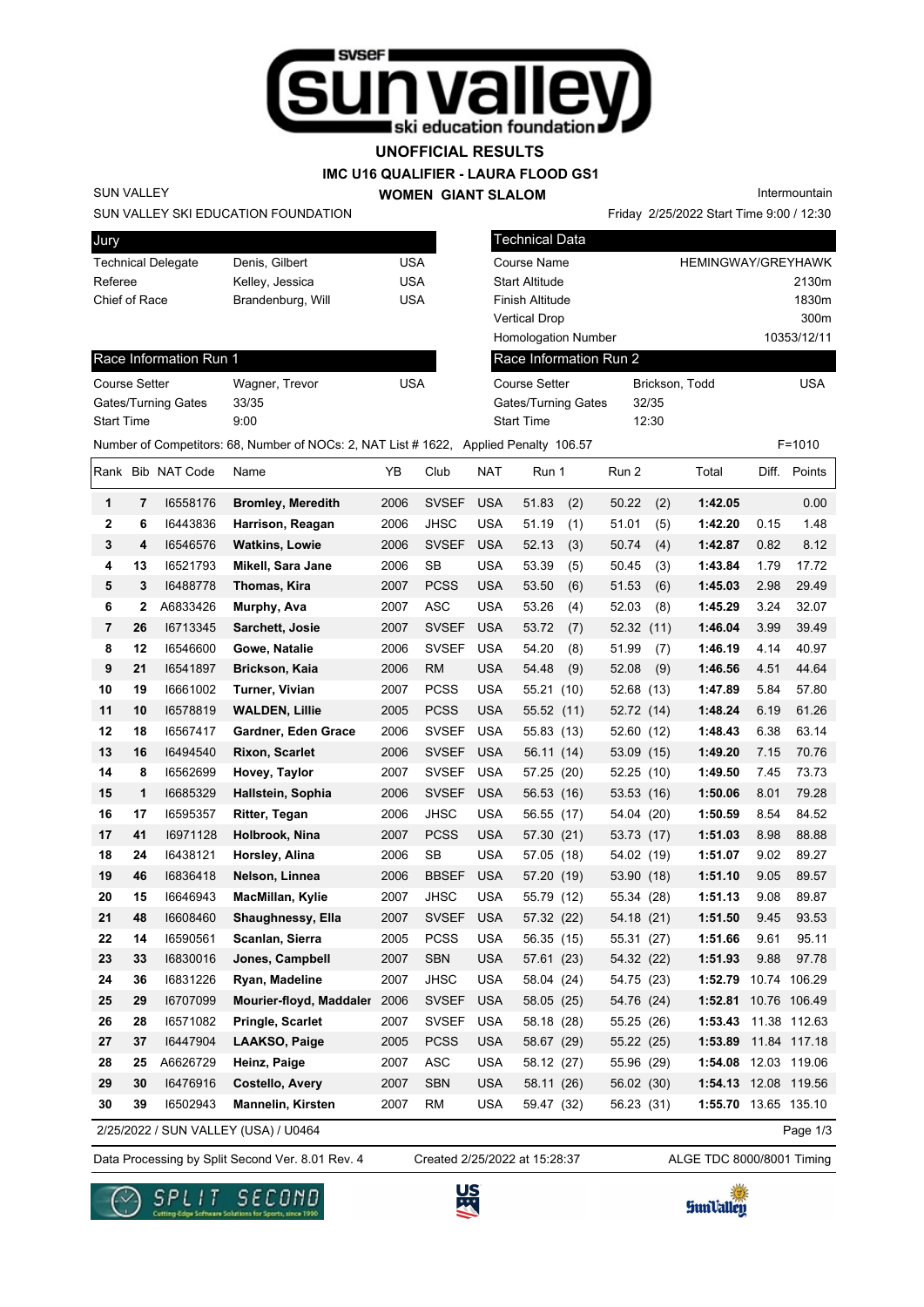## **IMC U16 QUALIFIER - LAURA FLOOD GS1 WOMEN GIANT SLALOM UNOFFICIAL RESULTS**

Intermountain

SUN VALLEY SKI EDUCATION FOUNDATION

SUN VALLEY

Friday 2/25/2022 Start Time 9:00 / 12:30

|    |    | Rank Bib NAT Code | Name                     | YB   | Club         | <b>NAT</b>   | Run 1            | Run 2           | Total                | Diff. | Points       |
|----|----|-------------------|--------------------------|------|--------------|--------------|------------------|-----------------|----------------------|-------|--------------|
| 31 | 50 | A6802147          | Petter, Vida             | 2007 | <b>ASC</b>   | <b>USA</b>   | 59.75 (34)       | 56.62 (32)      | 1:56.37 14.32 141.73 |       |              |
| 32 | 35 | 16595190          | Owens, Callie            | 2007 | <b>JHSC</b>  | <b>USA</b>   | 59.50 (33)       | 57.65 (36)      | 1:57.15 15.10 149.45 |       |              |
| 33 | 32 | 16571365          | Penze, Lauren            | 2007 | <b>PCSS</b>  | <b>USA</b>   | 1:00.10(36)      | 57.23 (33)      | 1:57.33              |       | 15.28 151.23 |
| 34 | 44 | 16578115          | Rodriguez, Mariah        | 2006 | <b>PCSS</b>  | $\mathbf{I}$ | 1:01.03(38)      | 57.42 (34)      | 1:58.45 16.40 162.31 |       |              |
| 35 | 27 | 16682791          | Cooke, Faith             | 2006 | <b>SVSEF</b> |              | USA 1:00.08 (35) | 58.49 (38)      | 1:58.57 16.52 163.50 |       |              |
| 36 | 38 | 16937622          | Petrisko, Savannah       | 2007 | <b>PCSS</b>  | USA          | 1:01.81(41)      | 57.48 (35)      | 1:59.29              |       | 17.24 170.63 |
| 37 | 51 | 16911001          | Feltl, Micaela           | 2004 | <b>SBN</b>   |              | USA 1:01.04 (39) | 58.48 (37)      | 1:59.52 17.47 172.90 |       |              |
| 38 | 43 | 16622860          | <b>Bruno, Cecelia</b>    | 2007 | <b>JHSC</b>  |              | USA 1:00.75 (37) | 58.89 (39)      | 1:59.64 17.59 174.09 |       |              |
| 39 | 40 | 16587743          | Preston, Sonja           | 2007 | <b>PCSS</b>  |              | USA 1:02.54 (43) | 59.67 (40)      | 2:02.21 20.16 199.53 |       |              |
| 40 | 47 | A6783563          | Alderson, Elizabeth      | 2006 | <b>ASC</b>   |              | USA 1:01.20 (40) | 1:01.43(44)     | 2:02.63 20.58 203.68 |       |              |
| 41 | 56 | 16644480          | Leveratto, Sofia         | 2006 | <b>SB</b>    |              | USA 1:03.75 (44) | 1:00.34(42)     | 2:04.09 22.04 218.13 |       |              |
| 42 | 49 | A6802754          | Hartman, Taylor          | 2007 | <b>ASC</b>   |              | USA 1:04.44 (45) | 1:00.28(41)     | 2:04.72 22.67 224.37 |       |              |
| 43 | 53 | 16628921          | Boehner, Morgan          | 2007 | <b>SB</b>    |              | USA 1:05.03 (48) | 1:01.50(45)     | 2:06.53 24.48 242.28 |       |              |
| 44 | 45 | 16764409          | Potter, Anna             | 2006 | <b>PCSS</b>  |              | USA 1:04.78 (46) | 1:01.85(46)     | 2:06.63 24.58 243.27 |       |              |
| 45 | 54 | 16780373          | Pehrson, Ruby            | 2007 | <b>BR</b>    |              | USA 1:04.97 (47) | 1:02.55(48)     | 2:07.52 25.47 252.08 |       |              |
| 46 | 57 | 16555426          | Umble, Jenna             | 2007 | <b>SB</b>    | <b>USA</b>   | 1:06.37(50)      | 1:01.30(43)     | 2:07.67 25.62 253.56 |       |              |
| 47 | 58 | 16747635          | Kirby, Greta             | 2007 | <b>PCSS</b>  |              | USA 1:05.80 (49) | 1:02.08(47)     | 2:07.88 25.83 255.64 |       |              |
| 48 | 65 | 16867770          | Mackay, Elizabeth        | 2007 | <b>SB</b>    |              | USA 1:07.83 (52) | 1:03.00(49)     | 2:10.83              |       | 28.78 284.84 |
| 49 | 61 | 16524748          | Tiranno, Jenna           | 2005 | <b>PCSS</b>  | $\mathbf{L}$ | 1:07.82(51)      | 1:03.50(50)     | 2:11.32 29.27 289.69 |       |              |
| 50 | 55 | 16503478          | Railsback, Aurora        | 2007 | <b>BR</b>    | <b>USA</b>   | 1:08.19(53)      | 1:07.50(52)     | 2:15.69              |       | 33.64 332.94 |
| 51 | 59 | 16852373          | Oakey, Aubrey            | 2007 | <b>BBSEF</b> | <b>USA</b>   | 1:08.81(55)      | 1:07.20(51)     | 2:16.01              |       | 33.96 336.11 |
| 52 | 67 | 17059096          | <b>Campbell, Delaney</b> | 2007 | <b>MWSC</b>  | USA          | 1:08.66(54)      | 1:08.03(54)     | 2:16.69              |       | 34.64 342.84 |
| 53 | 62 | 17021265          | <b>Wells, Mackenzie</b>  | 2006 | <b>BBSEF</b> | <b>USA</b>   | 1:14.53(57)      | 1:07.76(53)     | 2:22.29 40.24 398.26 |       |              |
| 54 | 68 | 16566133          | Pope, Rachel             | 2007 | <b>IND</b>   | <b>USA</b>   | 1:11.80(56)      | 1:12.06<br>(55) | 2:23.86 41.81 413.80 |       |              |
| 55 | 66 | 16861725          | Perl, Nicole             | 2005 | <b>BBSEF</b> |              | USA 1:17.48 (58) | 1:14.89(56)     | 2:32.37 50.32 498.02 |       |              |

### **NOT PERMITTED TO START 1st RUN**

|    |          | DID NOT START 1st RUN: 1 competitor   |      |              |            |            |     |  |
|----|----------|---------------------------------------|------|--------------|------------|------------|-----|--|
| 11 | 16456055 | Guay, Dyllan                          | 2007 | <b>PCSS</b>  | <b>USA</b> |            |     |  |
|    |          |                                       |      |              |            |            |     |  |
|    |          | DID NOT FINISH 1st RUN: 9 competitors |      |              |            |            |     |  |
| 64 | 16811161 | Paulson, Caroline                     | 2006 | SOL          | <b>USA</b> |            |     |  |
| 63 | 16740215 | Pagano, Emma                          | 2005 | <b>SBN</b>   | <b>USA</b> |            |     |  |
| 52 | 16708750 | <b>Buchwalter, Claire</b>             | 2007 | SVSEF USA    |            |            |     |  |
| 42 | 16776570 | <b>Carruth, Scarlett</b>              | 2007 | SVSEF USA    |            |            |     |  |
| 34 | 16536486 | Martin, Nina                          | 2007 | <b>SB</b>    | <b>USA</b> | <b>DNF</b> |     |  |
| 23 | 16498340 | <b>PETERS, Emery</b>                  | 2005 | <b>PCSS</b>  | <b>USA</b> |            |     |  |
| 22 | 16665020 | Wirth, Lucy                           | 2007 | <b>JHSC</b>  | <b>USA</b> |            |     |  |
| 9  | 16511673 | Crist, Ruby                           | 2006 | <b>SVSEF</b> | <b>USA</b> | 49.66      | (1) |  |
| 5  | 16536474 | <b>Martin, Beatrice</b>               | 2007 | <b>SB</b>    | <b>USA</b> | <b>DNF</b> |     |  |

**DISQUALIFIED 1st RUN**

#### **NOT PERMITTED TO START 2nd RUN**

2/25/2022 / SUN VALLEY (USA) / U0464

Data Processing by Split Second Ver. 8.01 Rev. 4 Created 2/25/2022 at 15:28:37 ALGE TDC 8000/8001 Timing

Created 2/25/2022 at 15:28:37

Page 2/3